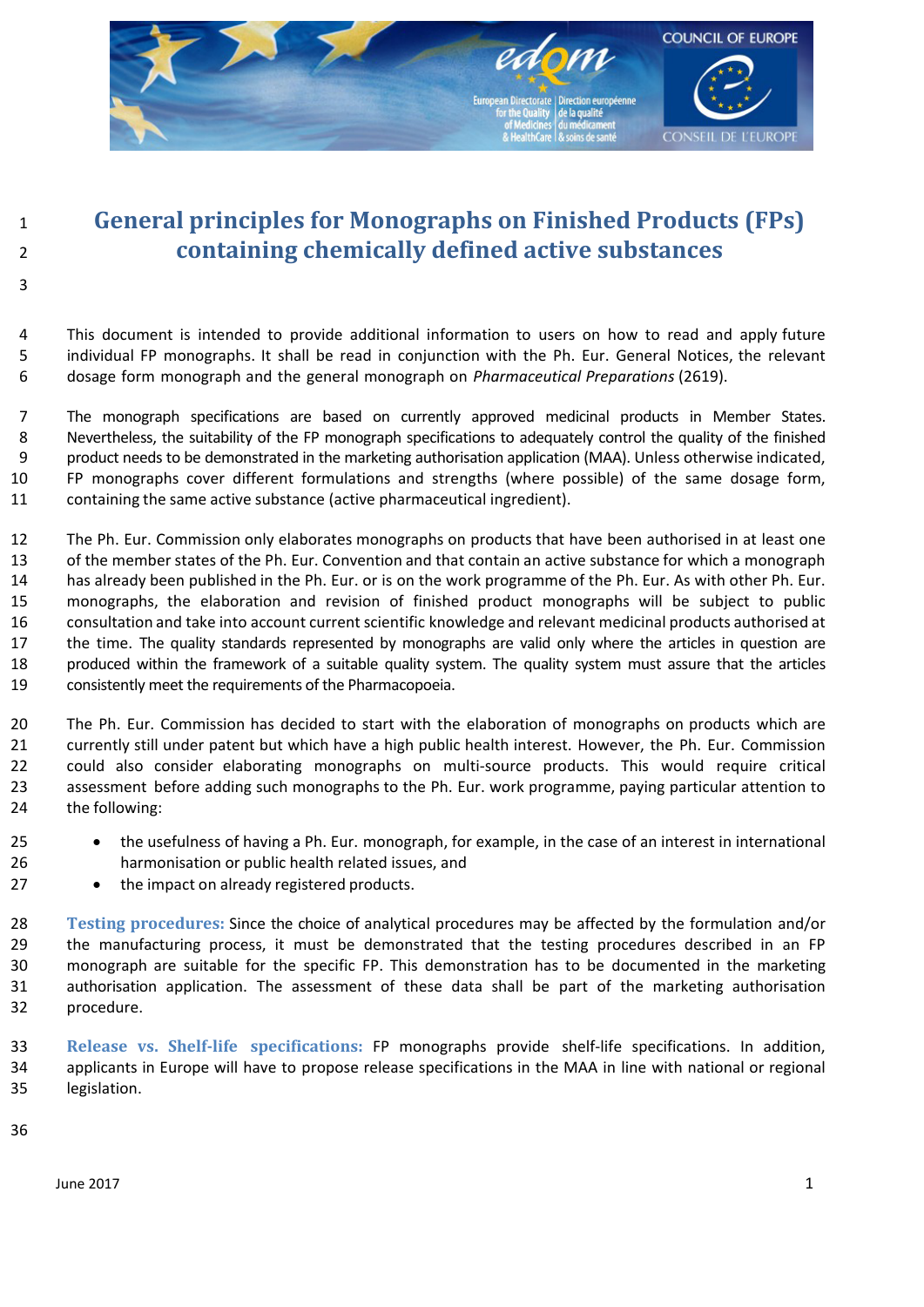

1

# 2 **Additional information on sections of FP monographs:**

#### 3 4 **Title:**

5 The title is made up of the active substance and the dosage form. Where available, a recommended INN (or 6 an INNM derived from it) is usually used to describe the substance; if no INN or INNM exists, then a national 7 non-proprietary name (e.g. a BAN) or another appropriate, established name may be used. The dosage form 8 is derived from the appropriate dosage form general monograph and Standard Terms.

9

### 10 **Related substances test:**

11 In compliance with the ICH guidelines "Specifications: Test Procedures and Acceptance Criteria for New Drug 12 Substances and New Drug Products: Chemical Substances" (ICH Q6A) and "Impurities in new drug products" 13 (ICH Q3B R2), FP monographs limit degradation products arising during manufacture and shelf-life of the 14 finished product, including those impurities of synthesis that are also degradation products. In certain 15 circumstances, it is necessary to identify other impurities of synthesis in the finished product, e.g. when 16 they are detected in the test for related substances at a level greater than the reporting threshold in the 17 finished product. To this end, the FP monograph describes how to identify any such known impurities of 18 synthesis, so that they are not reported and can be excluded from the total of impurities.

19 FP monographs are not designed to control impurities of synthesis that are not degradation products. 20 However, methods provided in the FP monograph could be used to control impurities of synthesis known to 21 be detected by the FP monograph, if validated for that purpose.

22 As with active substance monographs, the Ph. Eur. requirements for FPs are not framed to take account of all 23 possible impurities. It is not to be presumed, for example, that an impurity that is not detectable by 24 means of the prescribed tests is tolerated if common sense and good pharmaceutical practice require that 25 it be absent. It is therefore acknowledged that additional controls may be required to monitor degradation 26 products other than those controlled by the Ph. Eur. FP monograph (e.g. degradation products related 27 to different excipients or containers used, or from a different manufacturing process). It is the responsibility 28 of the marketing authorisation applicant to assess which such impurities shall be monitored. This evaluation 29 shall be part of the MAA that will be assessed by the competent authorities.

30

## 31 **Dissolution test:**

32 The testing procedure (test conditions, limits and acceptance criteria), if specified in the monograph, shall be 33 mandatory unless otherwise stated in the monograph ("unless otherwise justified and authorised"). The 34 dissolution test and limits should be sufficiently discriminatory to assure batch-to-batch consistency and 35 where appropriate, consistency with those batches for which satisfactory evidence of efficacy has been 36 demonstrated.

37 The dissolution test as described in FP monographs is not intended to demonstrate bioequivalence or to 38 compare dissolution profiles in the case of a biowaiver and does not replace such a demonstration or 39 comparison versus the reference product in the MAA. The dissolution test as described in FP monographs is 40 provided for quality control only (batch-to-batch consistency).